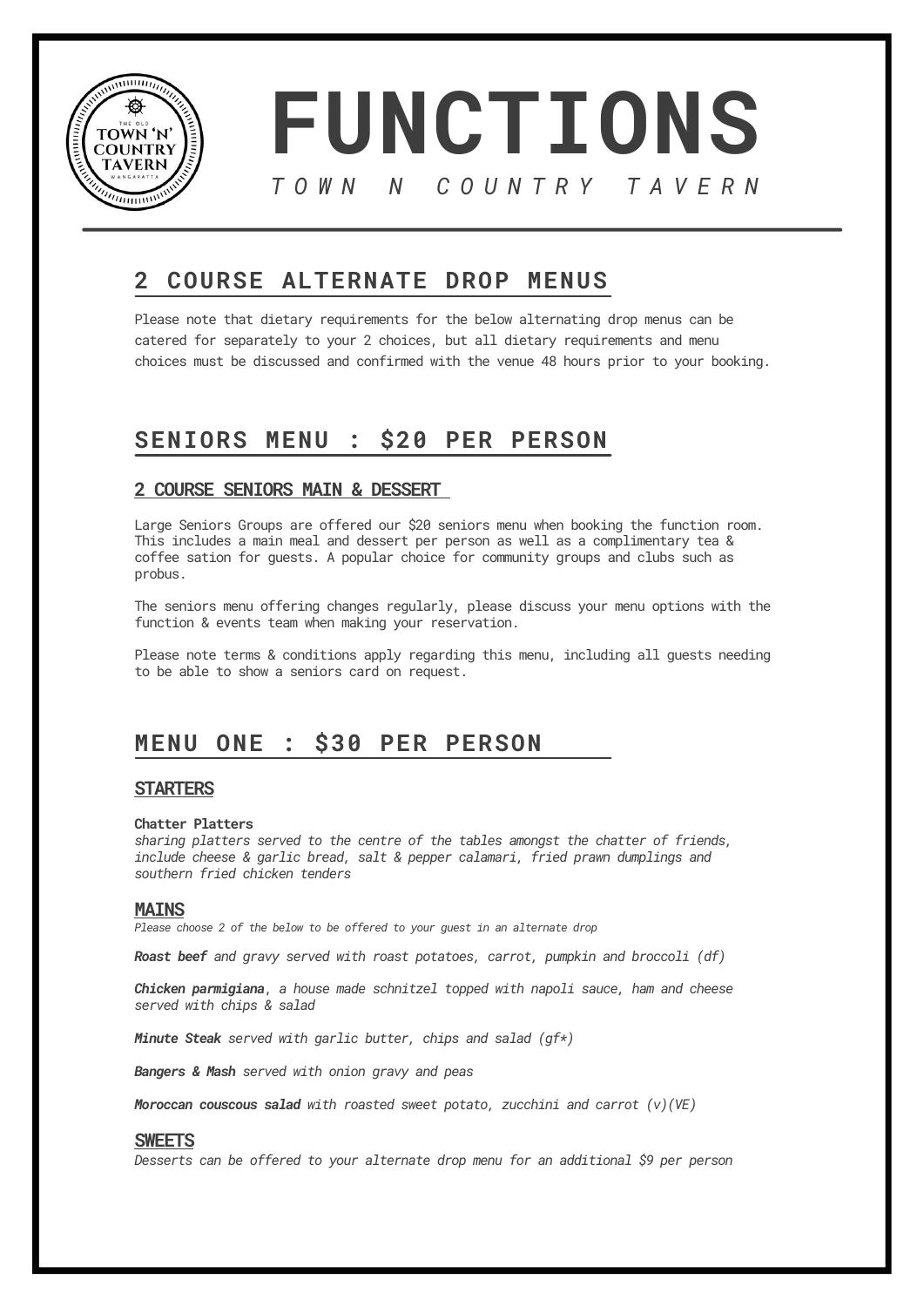



# **MENU TWO : \$40 PER PERSON**

### **STARTERS**

*Please choose 2 of the below to be offered to your guest in an alternate drop*

*Mushroom arancini (2pces) served with basil mayo (v)*

*Prawn Cocktail (4pces) served with cocktail sauce & salsa*

*Egyption chicken skewers (2pces) served with garlic yoghurt*

*Bruschetta (3pces) of tomato, feta, spanish onion oN Turkish bread with a balsamic glaze*

*Smoked Salmon bites (3pces), smoked salmon, cream cheese and capers on mini turkish bread toasts*

### **MAINS**

*Please choose 2 of the below to be offered to your guest in an alternate drop*

*Porterhouse steak 250gm cooked medium, served with chips, salad and mushroom sauce*

*Crispy skin salmon*, *served with roast potatoes, a dill & Citrus slaw and salsa verde (gf)*

*Stuffed Chicken Breast served with roast potato, pumpkin puree sauce and broccoli*

*Slow cooked lamb salad pulled lamb on top of a greek salad with feta, olives and tzatziki*

*Vegetarian Strudel stuffed with sundered feta & pine nuts served with chips & salad (v)*

*(Vegan dish available on request)*

### **SWEETS**

*Desserts can be offered to your alternate drop menu for an additional \$9 per person*

#### **TERMS & CONDITIONS**

- On the day of your event, guests will not be able to make changes to the menu items.
- If you require assistance meeting specific dietary requirements please discuss this well in advance with our functions & events team
- Your final guest numbers must be confirmed with our bookings and events team 5 days prior to your function booking date
- The above menu is subject to change, please discuss your menu choices well in advance with our team to limit disappointment
- A deposit may be required to secure your booking at the time of confirming your reservation
- Payment for all alternating drop menus are to be made in one transation with the venue only, we can not accept individual payment from all guests for these menus.

(VE) vegan (df) dairy free (gf) gluten free (v) vegetarian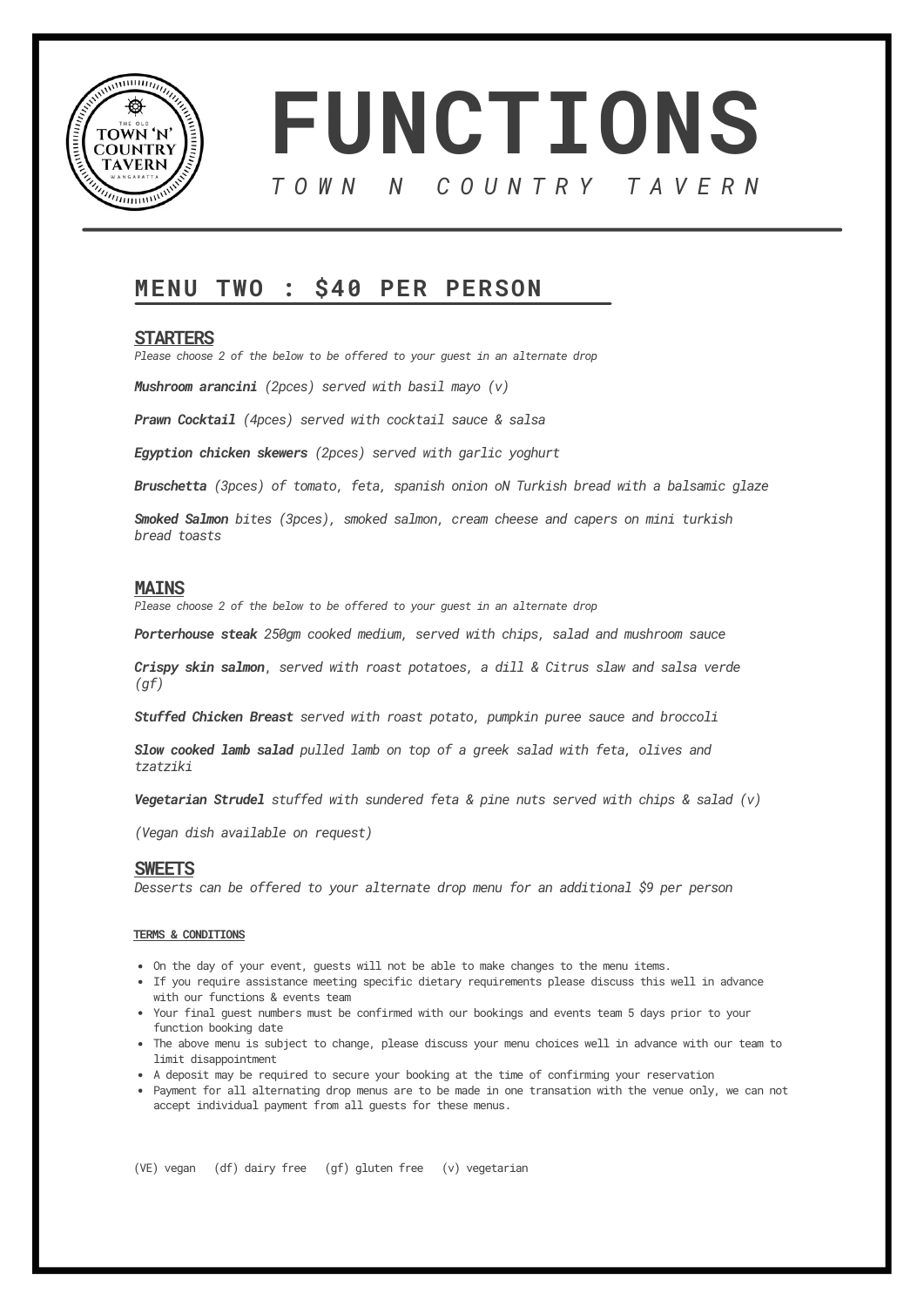



## **CHOICE MENU : \$43 PER PERSON**

*The below menu is offered to your guests on the day of your event, the choose their own entree & main form the below list.*

## **STARTERS**

*Mushroom arancini (2pces) served with basil mayo (v)*

*Lemon Pepper Calamari served with house-made tartare*

*Mushroom Taco (1pce) slow roasted mushrooms on corn tortilla (VE)*

*Prawn Gyoza (4pces), pan fried dumplings served with soy sauce*

## **MAINS**

*Porterhouse steak 250gm cooked to your liking, served with chips, salad & mushroom sauce(gf available on request)*

*Chicken Sizzle*, *Egyptian style marinated chicken on hot sizzle plate with fresh garlic yoghurt sauce and served with warm turkish bread*

*Moroccan Couscous Salad jerusalem couscous, zucchini, sweet potato, carrot & moroccan spiced dressing (vegan) (ADD grilled Chicken\*)*

*The Pie steak, bacon & cheese pot pie served with chips*

*Roast beef and gravy served with roast potatoes, carrot, pumpkin and broccoli (df)*

*Chicken parmigiana, a house made schnitzel topped with napoli sauce, ham and cheese served with chips & salad*

*Fish & Chips, beer battered fish served with house-made tartare chips & salad*

#### **TERMS & CONDITIONS**

- On the day of your event, guests will not be able to make changes to the menu items.
- If you require assistance meeting specific dietary requirements please discuss this well in advance with our functions & events team
- Your final guest numbers must be confirmed with our bookings and events team 5 days prior to your function booking date
- The above menu is subject to change, please discuss your menu choices well in advance with our team to limit disappointment
- A deposit may be required to secure your booking at the time of confirming your reservation

(VE) vegan (df) dairy free (gf) gluten free (v) vegetarian